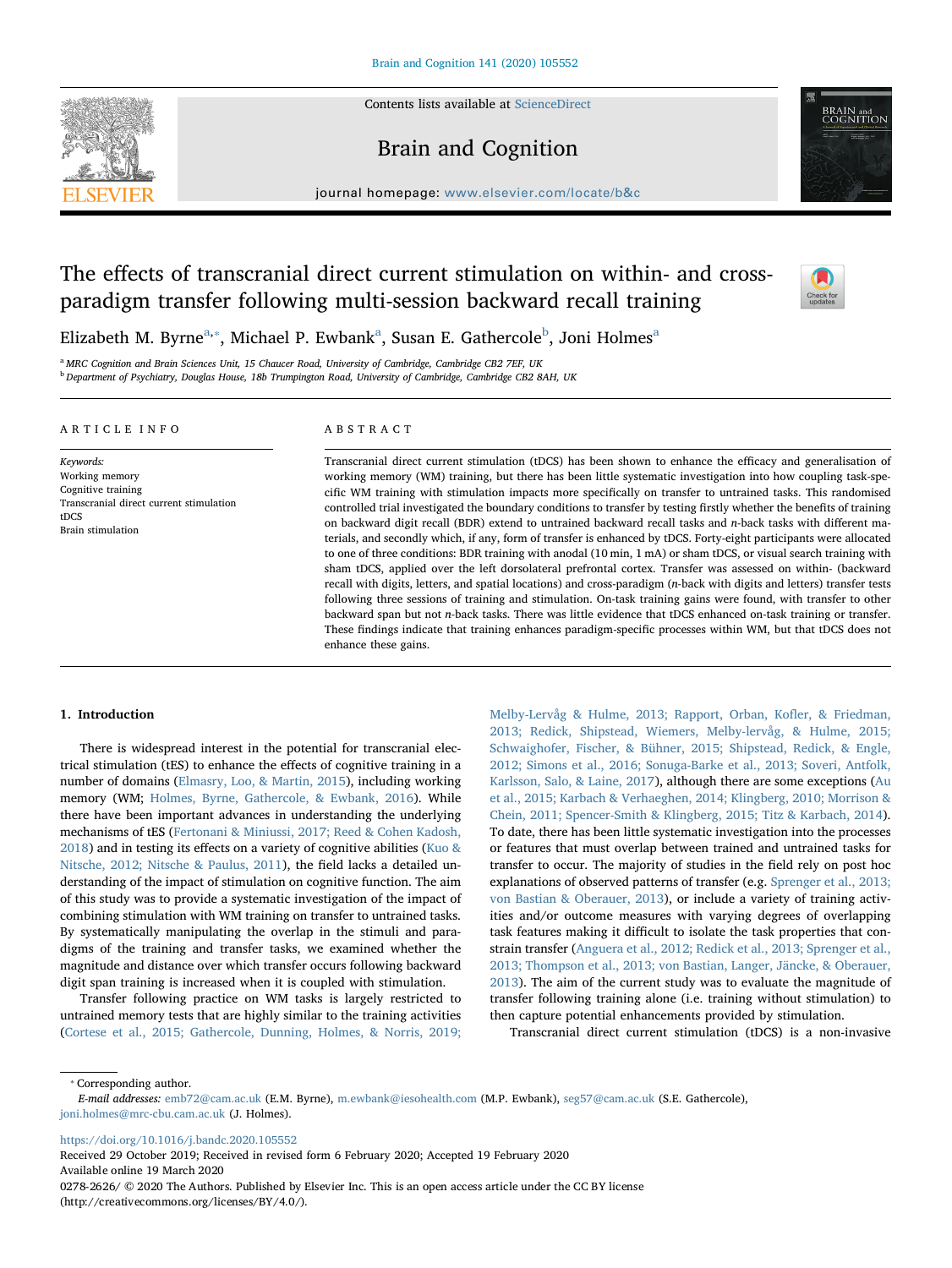neuromodulatory tool that delivers weak electrical currents to the scalp to affect processing in the underlying cortex by inducing electric fields. It is polarity-dependent and generates opposing excitatory and inhibitory activity [\(Nitsche & Paulus, 2000\)](#page-9-6). During anodal (positive) stimulation the excitatory electrode is placed over a location corresponding to an underlying brain region of interest, and a return (cathodal) electrode is placed at a reference location. Anodal tDCS is thought to increase neuronal excitability by altering the resting membrane potential of neurons in the target area ([Nitsche & Paulus, 2000](#page-9-6)). Many studies have explored the cognitive-behavioural benefits of tDCS (for a review, see [Nitsche & Paulus, 2011](#page-10-1)). It has been shown to enhance the efficacy and generalisability of cognitive training in several domains [\(Elmasry et al., 2015; Hill, Fitzgerald, & Hoy, 2016; Hsu, Ku,](#page-9-0) [Zanto, & Gazzaley, 2015; Mancuso, Ilieva, Hamilton, & Farah, 2016;](#page-9-0) [Shin, Foerster, & Nitsche, 2015; Summers, Kang, & Cauraugh, 2015](#page-9-0)). However, there are contrasting reports that tDCS does not induce cognitive change (see [Brunoni & Vanderhasselt, 2014; Horvath, Forte, &](#page-9-7) [Carter, 2015; Nilsson, Lebedev, Rydström, & Lövdén, 2017; Tremblay](#page-9-7) [et al., 2014](#page-9-7)).

tDCS has been shown to boost WM performance in single sessions (for a review see [Hill et al., 2016\)](#page-9-8), but evidence that stimulation enhances WM training is mixed (for reviews see [Mancuso et al., 2016;](#page-9-9) [Nilsson et al., 2017\)](#page-9-9). [Au et al. \(2016\)](#page-8-1) reported enhanced rates of learning (i.e. a steeper rate of improvement) during visuo-spatial n-back WM training with active versus sham tDCS over left or right dorsolateral prefrontal cortex (DLPFC). Active tDCS also enhanced performance on untrained versions of n-back relative to sham stimulation. Similarly, [Ruf, Fallgatter, and Plewnia \(2017\)](#page-10-2) found that active tDCS to left and right DLPFC enhanced the rate of learning for verbal and spatial versions of n-back training, and led to greater improvements on an untrained version of n-back relative to sham stimulation. However, other studies have failed to demonstrate enhancements by tDCS. [Richmond,](#page-10-3) [Wolk, Chein, and Olson \(2014\)](#page-10-3) found that active tDCS over left DLPFC resulted in enhanced on-task training gains on a verbal, but not spatial, complex span task relative to sham stimulation. However, enhanced transfer to untrained WM tasks was only found for the active tDCS group relative to a no-intervention group. Critically, no significant differences were found between the training groups with active and sham tDCS meaning the effects can be attributed to training alone. [Martin et al. \(2013\)](#page-9-10) reported that tDCS applied over left DLPFC during dual n-back WM training did not enhance on-task training gains. In terms of transfer, the training group with active stimulation showed greater gains on an untrained WM task at outcome compared to a tDCS only group (no training), but no significant differences were found between the active and sham stimulation groups [\(Martin et al., 2013](#page-9-10)). In another study, [Talsma, Lotte, Kroese, and Slagter \(2017\)](#page-10-4) found that although tDCS to the left DLPFC boosted performance in the first training session, there were no group differences in overall training gains, or additional benefits to untrained WM transfer tasks, for the active versus sham conditions.

Studies investigating the effects of stimulation coupled with WM training are typically limited by one or more shortcomings [\(Au et al.,](#page-8-1) [2016; Martin et al., 2013; Nilsson et al., 2017; Richmond et al., 2014](#page-8-1)). First, many fail to use systematic designs to map potential improvements. Due to varying amounts of exposure to each type of training task, it is not always possible to determine which aspects of the training regime mediated observed patterns of transfer. Second, multiple features - stimuli, modality, and recall paradigm - often distinguish the trained and untrained tasks. As a consequence, the possible modulation by training and stimulation of processes associated with particular task features is not tested. Third, most studies combining WM training with stimulation have used *n*-back as the training task [\(Au et al., 2016; Ke](#page-8-1) [et al., 2019; Lally, Nord, Walsh, & Roiser, 2013; Martin, Liu, Alonzo,](#page-8-1) [Green, & Loo, 2014; Martin et al., 2013; Ruf et al., 2017; Talsma et al.,](#page-8-1) [2017; Trumbo et al., 2016](#page-8-1)). Although n-back is commonly employed in cognitive training studies, other WM paradigms such as complex span,

running span, and backward span are also used. If tDCS is genuinely enhancing the effects of WM training, then benefits should be observed on these other WM training activities. To test this, backward digit recall (BDR) training was used in the current experiment. Backward span is commonly used to measure WM ability in clinical, developmental, cognitive, and educational psychology, but few studies have used it in the context of training. This study is therefore novel in being the first to test the effects of BDR combined with tDCS, and also in being the first to investigate training and transfer effects following practice on BDR alone.

The impact of training and stimulation on transfer for two task features - stimuli and paradigm - were addressed in the current study of WM training with and without stimulation. Participants trained on BDR accompanied by either active (anodal) or sham stimulation and transfer was tested to multiple backward recall and n-back tasks. The overlap between training and transfer tasks was varied by WM paradigm (backward recall, n-back updating), stimulus domain (verbal, visuospatial), and stimulus material (digits, letters). Outcome measures included backward digit (same task), backward letter (same paradigm, same domain, different semantic category), backward spatial (same paradigm, different domain and category), n-back digit (novel WM paradigm, same domain and stimuli), and  $n$ -back letter (different paradigm, domain and stimuli; see [Table 1](#page-1-0)). This design allowed us to investigate the effect of stimulation combined with task-specific WM training on transfer associated with individual overlapping task features. An adaptive visual search (a task with no WM load; [Foster et al.,](#page-9-11) [2017; Harrison et al., 2013; Redick et al., 2013\)](#page-9-11) training group was also included. This group trained with sham stimulation to provide an active control for the backward recall sham group, allowing us to conduct a novel systematic investigation into the task features critical to transfer following training on a single WM task.

The optimal stimulation montage remains uncertain, with evidence of non-linear dose responses to increases in stimulation intensity and duration [\(Paulus, Antal, & Nitsche, 2013](#page-10-5)). Stimulation duration typically ranges from 10 to 30 min, at an intensity of 1 to 2 mA. We applied 1 mA of anodal tDCS for 10 min on the basis that 1 mA leads to greater enhancement of WM than 2 mA ([Hoy et al., 2013\)](#page-9-12) and that doubling anodal tDCS from 13 to 26 min converts excitatory tDCS effects into inhibitory effects ([Monte-Silva et al., 2013\)](#page-9-13). Stimulation was applied to the DLPFC, a region consistently implicated in WM task performance (D'[Esposito, Postle, & Rypma, 2000; Owen, McMillan, Laird, &](#page-9-14) [Bullmore, 2005; Smith & Jonides, 1999; Wager & Smith, 2003\)](#page-9-14). The anodal electrode was applied over the left hemisphere to maximise any potential benefits of stimulation with verbal training materials.

The following predictions were tested. The first was that strongest training transfer (without stimulation) would arise when trained and untrained tasks shared a common paradigm (e.g. backward recall with digits to backward recall with letters). The majority of previous studies have failed to demonstrate transfer across different categories of WM task (e.g. [Holmes, Woolgar, Hampshire, & Gathercole, 2019; Li et al.,](#page-9-15) [2008; Minear et al., 2016; Redick et al., 2013; Thompson et al., 2013](#page-9-15); although see [Anguera et al., 2012; Schwarb, Nail, & Schumacher, 2016;](#page-8-0) [Seidler, Bernard, Jaeggi, & Jonides, 2010](#page-8-0) for exceptions). These data

<span id="page-1-0"></span>

| Table 1 |                           |
|---------|---------------------------|
|         | massive discontinuation d |

|--|

| Task type       | Stimulus domain | Stimulus category |
|-----------------|-----------------|-------------------|
| <b>Training</b> |                 |                   |
| Backward recall | Verhal          | Digits            |
| Transfer        |                 |                   |
| Backward recall | Verbal          | Digits            |
| Backward recall | Verbal          | Letters           |
| Backward recall | Visuo-spatial   | Spatial locations |
| $n$ -back       | Verhal          | Digits            |
| $n$ -back       | Verbal          | Letters           |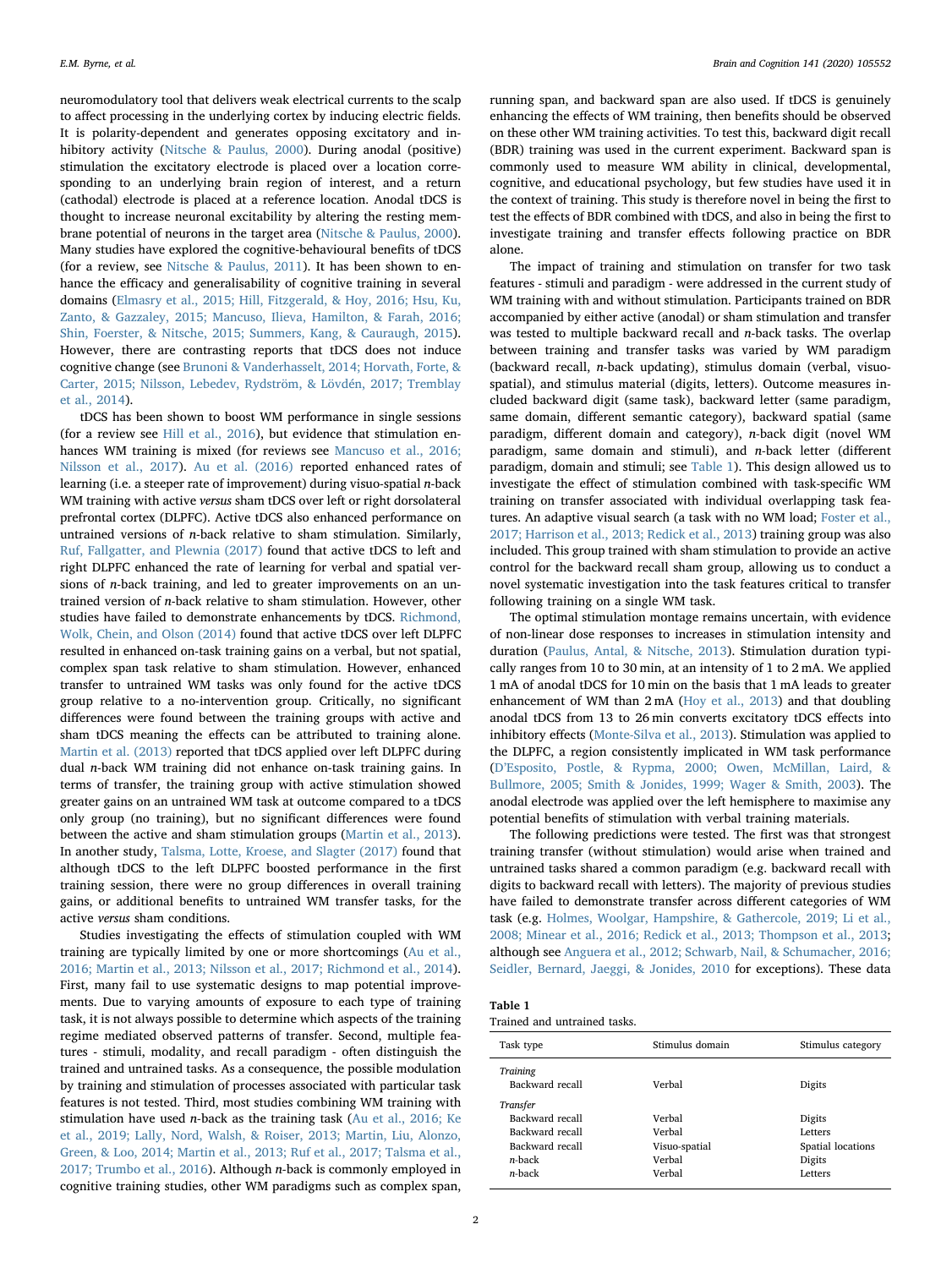<span id="page-2-0"></span>

Fig. 1. Backward recall tasks (illustrated for a span of 3 items), including: (A) backward digit recall, (B) backward letter recall, and (C) backward spatial recall. ISI = interstimulus interval.

suggest that transfer is limited by paradigm, and therefore that training benefits are process- or task-specific. A second prediction was that BDR training (without stimulation) would benefit other untrained backward span tasks with verbal stimuli (i.e. backward digits and letters). Backward digit span depends on sets of encoding, maintenance, and retrieval processes applied to verbal short-term memory ([Norris, Hall, &](#page-10-6) [Gathercole, 2019](#page-10-6)). As this system stores phonological rather than semantic representations (e.g., [Salamé & Baddeley, 1982\)](#page-10-7), the processes involved in backward recall should be common to letters and digits, so training should benefit same-paradigm tasks containing verbal stimuli equally.

Previous studies investigating within-paradigm transfer to untrained tasks containing memory items from a different domain (e.g. verbal digits to spatial locations) have produced mixed results ([Anguera](#page-8-0) [et al., 2012; Blacker, Negoita, Ewen, & Courtney, 2017; Bürki, Ludwig,](#page-8-0) [Chicherio, & de Ribaupierre, 2014; Buschkuehl, Hernandez-Garcia,](#page-8-0) [Jaeggi, Bernard, & Jonides, 2014; Holmes et al., 2019; Jaeggi,](#page-8-0) [Buschkuehl, Perrig, & Meier, 2010; Küper & Karbach, 2016; Li et al.,](#page-8-0) [2008; Minear et al., 2016; Soveri, Karlsson, Waris, Grönholm-Nyman, &](#page-8-0) [Laine, 2017](#page-8-0)). Evidence points to a high degree of domain specificity in the mechanisms involved in encoding and maintaining verbal and visuo-spatial short-term memory ([Alloway, Gathercole, & Pickering,](#page-8-2) [2006; Baddeley, Papagno, & Vallar, 1988; Della Sala, Gray, Baddeley,](#page-8-2) [Allamano, & Wilson, 1999; Pearson, Ball, & Smith, 2014\)](#page-8-2), but whether stimulus domain is a barrier to transfer was an open question.

The final training-only prediction was that transfer would not extend to n-back tasks following BDR training. Process- and task-specific accounts of transfer predict that it will only occur under conditions where the training and transfer measures engage overlapping processes ([Dahlin, Neely, Larsson, Bäckman, & Nyberg, 2008; Gathercole et al.,](#page-9-16) [2019; Minear et al., 2016; Sprenger et al., 2013; von Bastian &](#page-9-16) [Oberauer, 2013](#page-9-16)).

In terms of stimulation effects, greater on-task training gains were expected with active compared to sham stimulation, consistent with findings of previous studies combining tDCS with WM training ([Au](#page-8-1) [et al., 2016; Ruf et al., 2017](#page-8-1)). No specific predictions were made regarding the additive effects of tDCS to novel untrained backward recall tasks (with letters or spatial locations), or to n-back (with digits or letters) due to inconsistent findings in previous tES studies and the current lack of understanding about how stimulation interacts with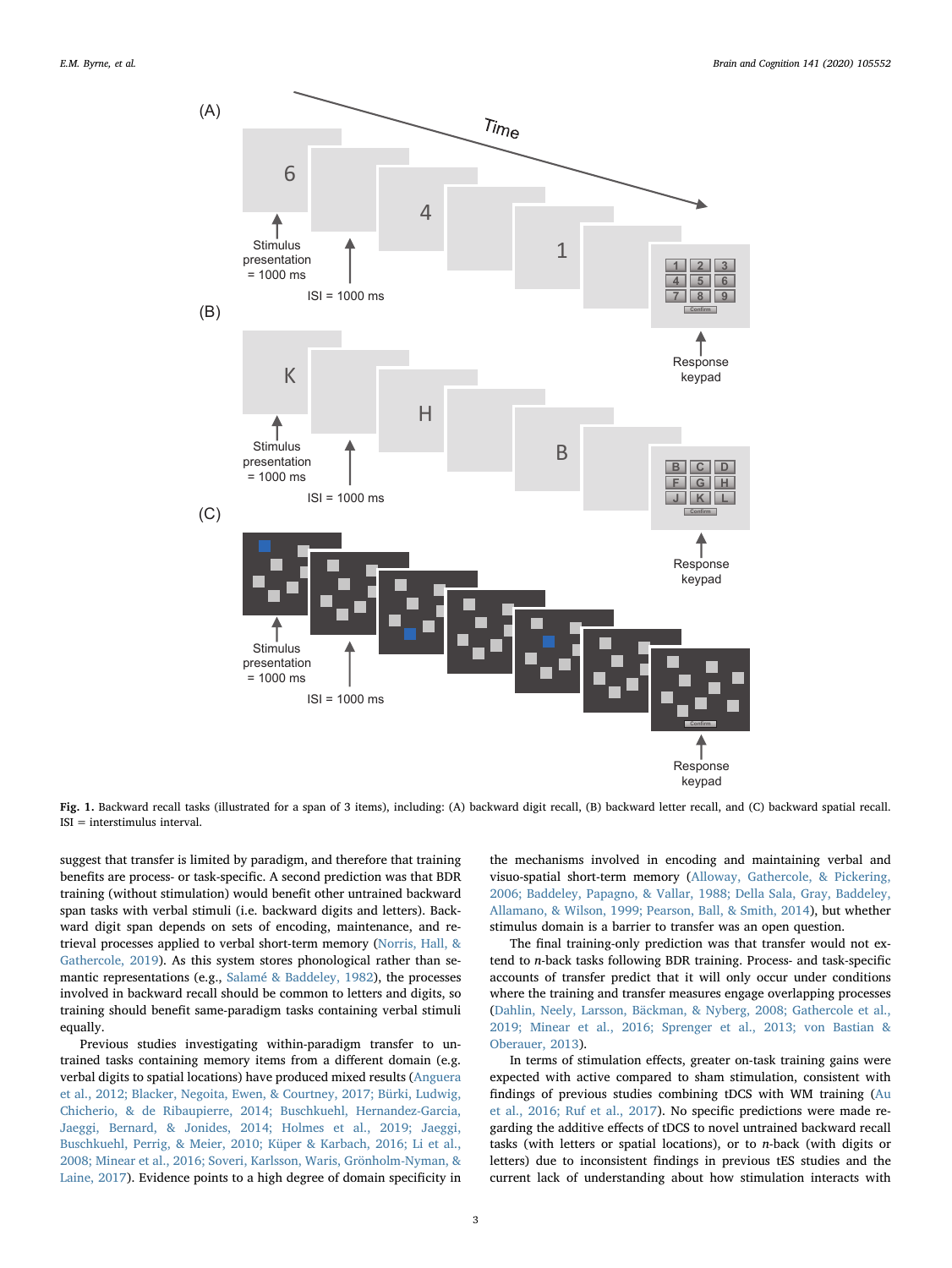learning and transfer [\(Au et al., 2016; Martin et al., 2013; Nilsson et al.,](#page-8-1) [2017; Richmond et al., 2014; Ruf et al., 2017; Talsma et al., 2017;](#page-8-1) [Trumbo et al., 2016\)](#page-8-1).

The protocol for this study was pre-registered with the Open Science Framework [\(www.osf.io/r4q3s\)](http://www.osf.io/r4q3s).

## 2. Method

## 2.1. Participants

Forty-eight right-handed, native English-speaking adults (31 female) aged 18–35 years  $(M = 23.229, SD = 3.680)$  with normal or corrected-to-normal vision completed this study (yielding a power of 0.84 to detect a large effect size,  $f^2 = 0.35$ , with linear regression at  $p = .01$ ). Participants were recruited via the MRC Cognition and Brain Sciences Unit, University of Cambridge research participation system or through advertisements within Cambridge University colleges. All participants were stimulation compatible, i.e. they had no history of neurological disease or psychiatric disorder, no history or family history of epilepsy or other seizures, no metallic object(s) in the body, no cardiac pacemaker, no history of head, throat, or brain surgery, and were not taking any drugs that affect the central nervous system (including medication and illicit drugs, excluding alcohol) such as antiepileptic drugs, antidepressants, benzodiazepines, and L-dopa. The study was approved by, and conducted in accordance with, the guidelines of the University of Cambridge Psychology Research Ethics Committee (approval number PRE.2016.016). Written informed consent was obtained prior to testing and participants were paid for taking part.

## 2.2. Materials

## 2.2.1. Transfer tasks

2.2.1.1. Backward recall. Participants completed three backward recall measures (see [Fig. 1\)](#page-2-0), each with a different set of stimuli; (i) digits (1–9), (ii) letters (B C D F G H J K L; i.e. the first nine letters of the alphabet excluding vowels), or (iii) spatial locations (nine boxes at random but fixed locations on the computer screen). Trials were presented in blocks, each consisting of four trials. For each trial the to-be-remembered items or locations were presented visually on screen one at a time for 1000 ms, followed by a blank screen for 1000 ms. Participants were then prompted to recall the sequence in backward order via a touchscreen keypad of digits, letters, or spatial locations, depending on the task administered. Response time was unlimited. All tasks started at a span of three items which increased by one item in each subsequent block if the participant scored three or more correct trials. The task was discontinued if two or more trials were incorrect in a block. Maximum span, as measured by the level the task discontinued on minus one, was recorded.

2.2.1.2. n-back. Two n-back transfer tasks were administered (see [Fig. 2](#page-4-0)); one with digits (1–9) and one with letters (B C D F G H J K L). Stimuli were presented one at a time in continuous blocks of  $20 + n$ items, where  $n$  corresponded to the number of items back to be matched. Each item was presented for 760 ms, followed by a blank screen for 2500 ms. Participants were required to indicate whether the current item on screen matched the one presented  $n$  items back in the sequence via a button press. For example, on two-back  $(n = 2)$ participants had to decide whether the number on screen matched the one presented two items previously in the sequence. In each block there were a total of six possible targets (matches), and  $14 + n$  nontargets. Participants were only required to respond to matches and could do so at any time during stimulus presentation or the fixation window for a given trial. An error was scored if participants pressed the button for a non-target (a false alarm), or if participants failed to press the button when a match was present (a miss). Total errors were scored as a combination of false alarms and misses. The first block began at one-back and the difficulty level increased by one in each subsequent block if less than five total errors were made (e.g. increase from oneback to two-back). If five or more total errors were made within a block then the task would end. Maximum  $n$ -level, as measured by final  $n$ -level minus one, was scored.

## 2.2.2. Training tasks

2.2.2.1. Backward digit recall. BDR training involved reverse serial recall of sequences of digits. The stimuli, presentation rate, and response methods were identical to the BDR transfer task (see [Fig. 1](#page-2-0)). This was an adaptive task, meaning the difficulty level was increased or decreased depending on performance. During the first training session the difficulty level was titrated to individual baseline performance (as measured at pre-test) minus one. During the second and third training sessions the task would begin at the highest level reached during the previous training session minus one. The rules for progression up and down the levels within each training tasks were: increase by one storage item if three consecutive correct responses were made, decrease by one item if two consecutive incorrect responses were made, otherwise the sequence length remained the same. Participants completed three training sessions, with 100 trials per training day, yielding 300 trials in total. Using 300 trials is consistent with the number of trials administered for a single training task in Cogmed WM Training ([Cogmed. , 2005](#page-9-17)), one of the most extensively studied programmes that yields large effect sizes for process-specific transfer ([Schwaighofer](#page-10-8) [et al., 2015; Sprenger et al., 2013\)](#page-10-8). Average performance, as measured as the average span level reached on correct trials, was scored for each training session.

2.2.2.2. Visual search. An adaptive visual search task was used as the active control training program [\(Foster et al., 2017; Harrison et al.,](#page-9-11) [2013; Redick et al., 2013\)](#page-9-11). On each trial participants were presented with a brief array of letters for 500 ms. This array contained a single left or right facing target  $F$  and multiple distractors made up of left and right facing Es and left and right tilted Ts (see [Fig. 3](#page-4-1)). Participants were then presented with a mask screen for 2500 ms during which time they had to indicate whether the target  $F$  was facing left or right via button presses. If participants did not respond during this window the trial was scored as incorrect. The difficulty of the task was manipulated by increasing or decreasing the size of the array. Each increase in difficulty alternated between adding another column and then another row to the array. For example; level one was a  $2 \times 2$  array, level two was a  $2 \times 3$ array, level three was a  $3 \times 3$  array, and so on. The rules for progression up and down the levels within the visual search training tasks were: increase difficulty level by one if accuracy in the previous block was equal to or greater than 87.5%, decrease difficulty level by one if accuracy in the previous block was equal to or less than 75%, otherwise the difficulty level remained the same. Each training session began at level one. Participants completed three sessions of training. There were 30 blocks per session, with each block containing 24 trials, yielding 2160 trials over the three training sessions. Average performance, as measured by the average level of difficulty reached across all trials, was scored for each training session.

### 2.2.3. Stimulation

tDCS was applied to the left DLPFC via two  $5 \times 5$  cm rubber electrodes covered with saline-soaked sponges. An anodal electrode was positioned on the scalp over the area corresponding to region F3 according to standard international 10–20 electroencephalogram (EEG) electrode placement procedure, and a reference cathodal electrode was positioned over the contralateral supraorbital area. Electrodes were secured with a rubber headband and stimulation was delivered using a battery-driven electrical stimulator (DC-STIMULATOR-PLUS; NeuroConn). Participants in the active stimulation group received 10 min of tDCS at 1 mA with 15 s of increasing and decreasing ramps at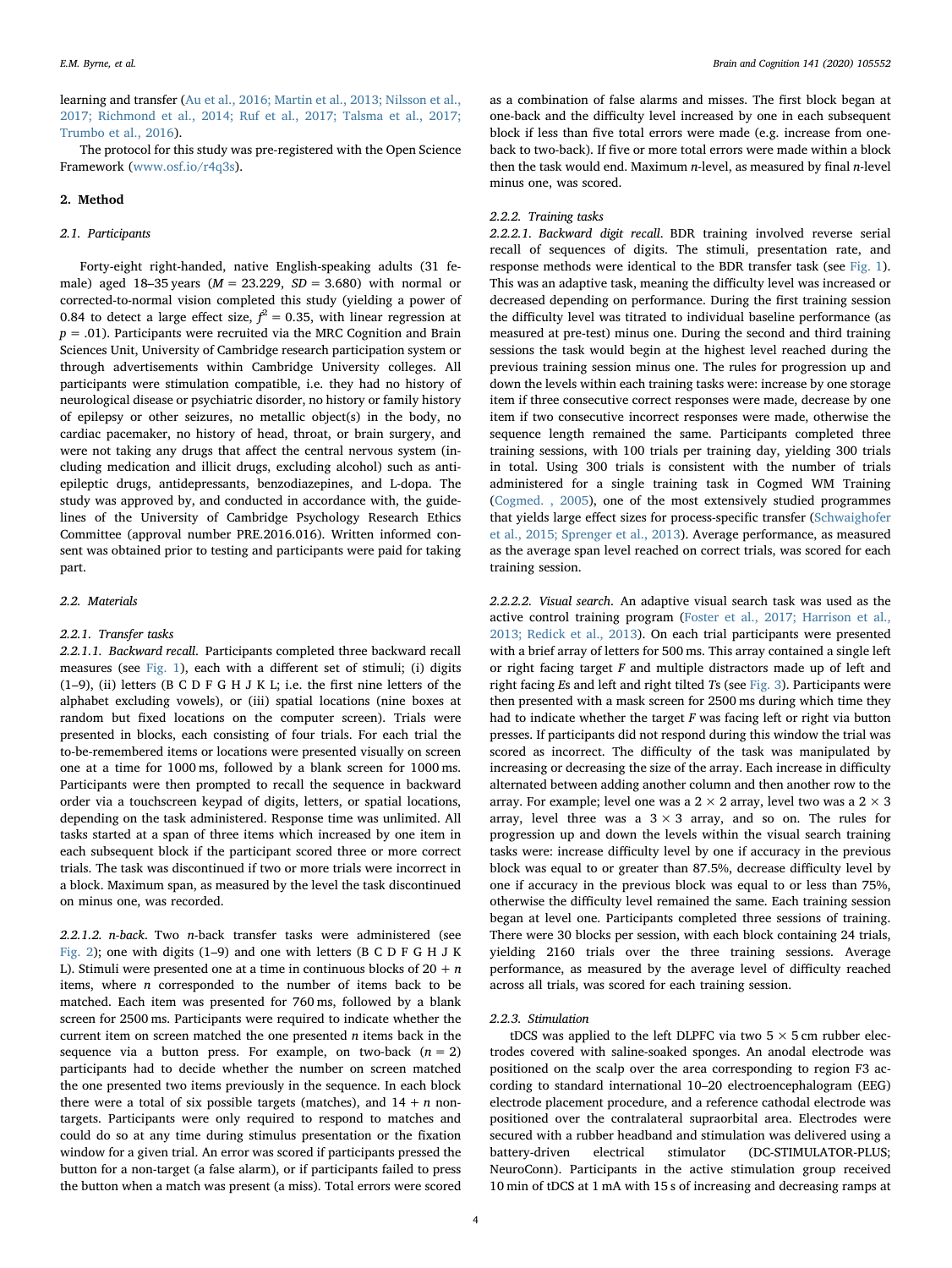<span id="page-4-0"></span>

Fig. 2. n-back tasks (illustrated for a two-back level), including: (A) n-back with digits, and (B) n-back with letters. ISI = interstimulus interval.

<span id="page-4-1"></span>

Fig. 3. Visual search training task, with illustrations of arrays for level one (left panel) and level five (right panel).

the beginning and end of stimulation. For those in a sham condition, stimulation faded in for 15 s and then was ramped down over 15 s to mimic the initial sensations associated with actual stimulation and blind participants to their stimulation condition. The display of the simulation machine was identical for active and sham conditions ensuring the participants were blind to the type of stimulation being delivered. The experimenter was blind to stimulation condition for participants in the two BDR training groups but knew participants in the visual search group were receiving sham stimulation. Stimulation was delivered at the onset of training.

## 2.3. Procedure

This was a randomised controlled study. Participants completed the transfer tests in pre- and post-training sessions (average completion time, including short breaks and practice trials = 87.344 min). After completing the pre-training session, participants were assigned to one of three training groups: visual search training with sham stimulation  $(n = 16, 11$  female), BDR training with sham stimulation  $(n = 16, 11)$ female), or BDR training with active stimulation ( $n = 16$ , 9 female).

Stratified randomisation was used to ensure groups were matched for age, sex, and baseline scores on all the pre-training tasks. Randomisation was completed by a scientist who was not involved in data collection. Participants then completed three sessions of adaptive training with active or sham tDCS. Following training participants completed the post-training session. Each testing and training session was completed on a separate day. All were conducted individually with each participant.

### 2.4. Analysis plan

Planned statistical tests were carried out according to our pre-registered analysis plan. To investigate whether participants showed gains on the training tasks, paired-sample t-tests were performed separately for each of the three groups. In each case, average performance on training day one was compared to average performance on training day three. Average performance was measured as the average level of difficulty reached on correct trials. A general linear regression was then performed to test whether stimulation (active or sham) predicted differences between the pre- to post-training scores for BDR training. Performance on training day three was entered as the dependent variable, and group (active or sham) and training day one performance were entered as the independent variables.

To test whether training on BDR benefited performance on other backward recall tasks (within-paradigm transfer) and on n-back tasks (cross-paradigm transfer); general linear regression analyses were performed separately for each of the five outcome measures. In each case, post-training scores were entered as the dependent variable with pretraining scores and group (BDR sham or visual search sham) entered as the independent variables. Then to investigate whether stimulation enhanced transfer within and across WM paradigms, general linear regressions were conducted separately for each outcome measure with stimulation group as the predictor. In all cases, post-training scores were entered as the dependent variable with pre-training scores and group (BDR active stimulation and BDR sham) entered the as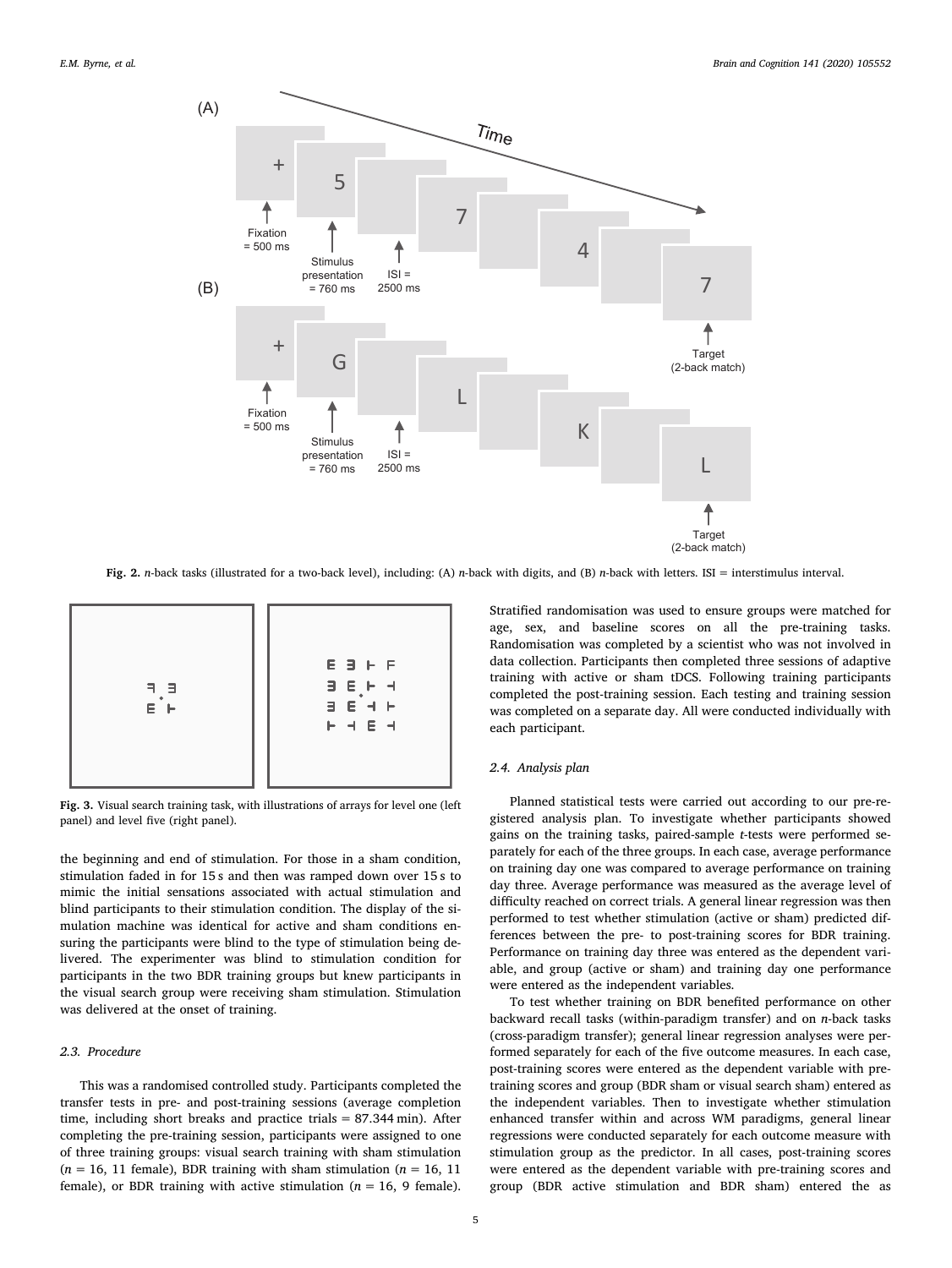independent variables.

The standard  $p < .05$  value was used for determining results of the paired sample t-tests used for on-task training gains. A Bonferronicorrected  $\alpha$  level was used in all analyses investigating the transfer of training gains. As there were five outcome measures a  $p < .01$  value was used. Null hypothesis significance testing (NHST) was listed as the primary method of analysis. However, recognising the power limitations of the study, Bayesian inference was also used to evaluate the strength of the evidence of training and transfer effects. In contrast to NHST, Bayes factors (BF) quantify the evidence for both the null (absence of training, transfer, and/or stimulation effect) and the alternative hypothesis (presence of training, transfer, and/or stimulation effect), and for this reason are ideal for testing whether the confidence with which null findings can be accepted. BFs are therefore increasingly popular in both cognitive training research and tES studies (e.g. [Biel &](#page-9-18) [Friedrich, 2018; De Simoni & von Bastian, 2018; Morgan, Davis, &](#page-9-18) [Bracewell, 2014; Sprenger et al., 2013](#page-9-18)). Bayesian analyses were exploratory (i.e. they were not stated in the pre-registered report) and were computed in JASP [\(The JASP Team, 2017\)](#page-10-9) with default prior scales. Inverse BF  $(BF_{10})$  are reported to express the odds in favour of the alternative hypothesis (BDR training and/or stimulation has an effect) compared to the null (no effect of BDR training and/or tDCS). By convention (Jeff[reys, 1961\)](#page-9-19), values  $> 1$  indicate increasing evidence for the alternative hypothesis  $(H_1)$  over the null hypothesis  $(H_0)$ , and are interpreted as follows: 1–3 (anecdotal evidence), 3–10 (substantial evidence), 10–30 (strong evidence), 30–100 (very strong evidence), and > 100 (decisive evidence). The corresponding values in support of the null hypothesis are the inverse values (smaller than 1): 0.33–1.0 (anecdotal evidence), 0.10–0.33 (substantial evidence), 0.03–0.10 (strong evidence), 0.01–0.03 (very strong evidence), and < 0.01 (decisive evidence).

#### 3. Results

#### 3.1. Training

As shown in [Fig. 4](#page-5-0) all training groups improved over the three training sessions. Means and standard deviations of average performance in each training session by group are shown in [Table 2](#page-5-1). To examine on-task training gains, paired-sample t-tests were performed separately for each training group. Average performance on day three of training was significantly greater than on day one of training for all training groups; visual search with sham,  $t(15) = -3.901$ ,  $p = .001$ , Cohen's  $d = 0.903$ ; BDR with sham,  $t(15) = -5.166$ ,  $p < .001$ , Cohen's  $d = 0.961$ ; and BDR with active stimulation,  $t(15) = -5.486$ ,  $p < .001$ , Cohen's  $d = 1.006$ . Bayesian t-tests provided strong evidence for these improvements (visual search sham,  $BF_{10} = 56.610$ ; BDR sham,

<span id="page-5-0"></span>

Fig. 4. Average difficulty level attained on each session was converted to standard deviation (SD) units relative to session 1; i.e. (session 2 average session 1 average)/session 1 SD; (session 3 average – session 1 average)/session 1 SD. BDR = backward digit recall training.

<span id="page-5-1"></span>

| Table 2 |                                                        |  |  |  |
|---------|--------------------------------------------------------|--|--|--|
|         | Average performance in each training session by group. |  |  |  |

|                               | Session 1      |                | Session 2      |                | Session 3       |                |
|-------------------------------|----------------|----------------|----------------|----------------|-----------------|----------------|
| Group                         | м              | SD.            | м              | <b>SD</b>      | м               | SD             |
| <b>BDR</b> active<br>BDR sham | 7.764<br>7.418 | 1.490<br>1.159 | 9.187<br>8.744 | 2.293<br>1.996 | 10.015<br>9.189 | 2.793<br>2.336 |
| Visual search sham            | 4.790          | 0.574          | 5.246          | 0.766          | 5.494           | 0.941          |

Note. BDR = backward digit recall.

## $BF_{10} > 100$ ; BDR active,  $BF_{10} > 100$ ).

To test whether stimulation enhanced on-task training gains for BDR, a general linear regression was run with performance on day three entered as the dependent variable, and group (stimulation or sham) and training day one performance entered as the independent variables. Group did not significantly predict performance on day three showing that stimulation did not enhance training ( $p = .589$ ). A Bayesian linear regression favoured the null hypothesis that stimulation has no effect on training ( $BF_{10} = 0.138$ ).

#### 3.2. Transfer

Changes in transfer task performance in each condition are summarised in [Fig. 5](#page-6-0) and [Table 3.](#page-6-1) To investigate the effects of training alone on transfer, the BDR sham group was compared to the visual search sham group. A general linear regression analysis was conducted on each of the five outcome measures (see [Table 4](#page-7-0)). In each case, posttraining scores were entered as the dependent variable with pretraining scores and group (BDR sham or visual search sham) entered as the independent variables. Greater gains were observed for BDR sham than for visual search sham on the backward digit transfer task  $(p < .001; BF_{10} > 100)$ . Although the NHST group comparisons provided no evidence of transfer, the Bayesian analyses revealed positive evidence for greater gains in the backward letter  $(p = .016;$  $BF_{10} = 3.651$ ) and backward spatial ( $p = .013$ ;  $BF_{10} = 4.553$ ) transfer tasks for the BDR sham group relative to the visual search group. Group comparisons revealed no evidence of transfer to either n-back task ( $ps \geq 0.06$ ), with the Bayesian regression analyses providing equivocal support for the null and alternative hypotheses ( $BF_{10}$ s  $\leq$  1.416).

To investigate the influence of stimulation on transfer within and across WM paradigms, general linear regression analyses were used to compare the BDR training with active stimulation group to the BDR with sham stimulation group (see [Table 4\)](#page-7-0). In all cases, post-training scores were entered as the dependent variable with pre-training scores and group (BDR active stimulation and BDR sham) entered as the independent variables. Group did not predict post-training scores for any of the backward recall or *n*-back outcome measures (all  $ps > 0.580$ ). Bayesian regression analyses yielded similar conclusions (all < 1).  $BF<sub>10</sub>$  scores for the backward recall tasks with digits (0.271) and spatial locations (0.316) favoured the null hypothesis that stimulation does not enhance transfer. All remaining  $BF_{10}$  scores ranged from 0.385 to 0.413, providing equivocal support for the null and alternative hypotheses (see [Table 4\)](#page-7-0).

Transfer to backward letter and backward spatial did not reach significance (difference between BDR sham and visual search sham), but the Bayes factors suggested positive evidence for transfer. Due to low power associated with the relatively small sample size, these could be genuine transfer effects that did not reach statistical significance. To test this possibility the data was collapsed across the BDR sham and stimulation groups to form a larger single BDR (combined) group, and additional exploratory analyses were run. There were no significant differences between the BDR sham and stimulation groups on training and transfer tasks, meaning the groups could be collapsed. By increasing the sample size for this comparison the statistical power was increased for each transfer task (backward digit: from 0.991 to 1.000;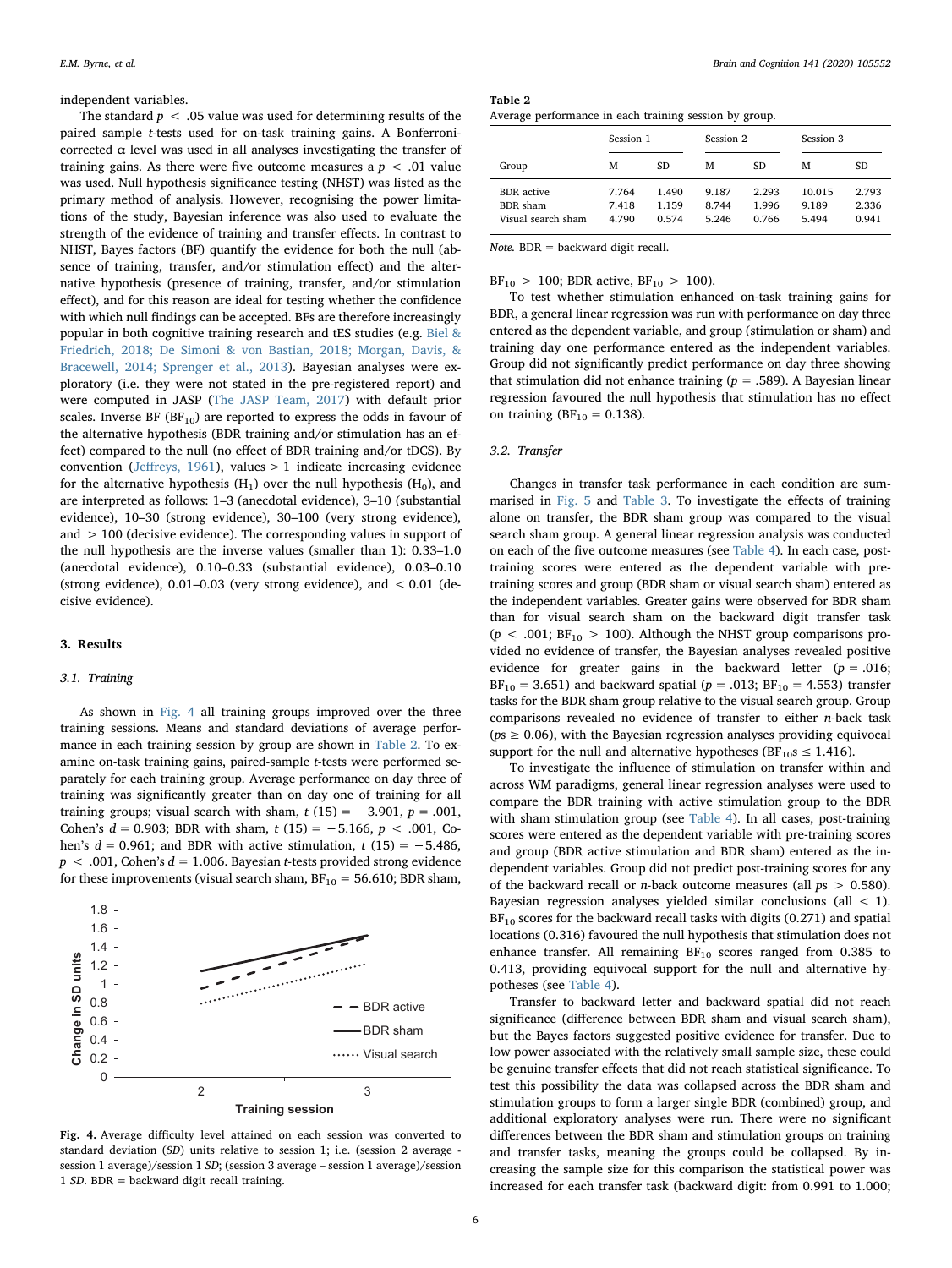<span id="page-6-0"></span>

Fig. 5. Transfer to untrained tasks. Changes in within-paradigm transfer measures (backward recall tasks) and cross-paradigm transfer measures (n-back tasks). BDR active = backward digit recall training with active stimulation, BDR sham = backward digit recall training with sham stimulation.

backward letter: from 0.225 to 0.403; backward spatial: from 0.178 to 0.297; n-back digit: from 0.034 to 0.044; n-back letter: from 0.185 to 0.233).

Changes on the transfer tasks for the BDR combined and visual search groups are summarised in [Fig. 6](#page-7-1) and [Table 3](#page-6-1). General linear regression analyses were conducted for each transfer task (see [Table 4](#page-7-0)). In each case, post-training scores were entered as the dependent variable with pre-training scores and group (BDR combined or visual search sham) entered as the independent variables. Significantly greater gains were observed on the backward digit ( $p < .001$ ; BF<sub>10</sub> > 100) and letter ( $p = .005$ ;  $BF_{10} = 9.094$ ) transfer tasks for the BDR combined group relative to the visual search group. Results for the backward spatial task were mixed: the traditional NHST group comparison was not significant ( $p = 0.016$ ), but the Bayesian regression revealed

positive evidence for transfer to this task ( $BF_{10} = 3.554$ ). Group comparisons revealed no transfer to either *n*-back task (all  $ps \ge 0.06$ ), with the Bayes factors providing equivocal support for the null and alternative hypotheses ( $BF_{10}$ s = 0.485 and 1.830). Note, although there is stronger evidence for transfer to the n-back letters task compared to nback with digits, this is unlikely to reflect a genuine difference in gains between the two n-back tasks. The bigger effect size, smaller p-value, and larger  $BF_{10}$  is likely driven by a drop in performance in the control group rather than a substantial gain for the training group.

## 4. Discussion

This randomised controlled trial is the first to track the potential benefits of coupling tDCS with backward digit span training on transfer

<span id="page-6-1"></span>

Changes in transfer task performance by group.

|                                       |       | Post-training<br>Pre-training |        | Pre to post |           |                  |           |                                   |
|---------------------------------------|-------|-------------------------------|--------|-------------|-----------|------------------|-----------|-----------------------------------|
|                                       | M     | <b>SD</b>                     | M      | <b>SD</b>   | t         | $\boldsymbol{p}$ | Cohen's d | Bayesian <i>t</i> -test $BF_{10}$ |
| Visual search sham $(n = 16)$         |       |                               |        |             |           |                  |           |                                   |
| Backward digit                        | 6.563 | 1.590                         | 6.750  | 1.949       | $-0.527$  | 0.606            | 0.105     | 0.289                             |
| <b>Backward</b> letter                | 5.625 | 1.258                         | 5.688  | 1.662       | $-0.144$  | 0.887            | 0.042     | 0.258                             |
| Backward spatial                      | 5.375 | 1.204                         | 5.188  | 1.223       | 0.588     | 0.566            | $-0.154$  | 0.297                             |
| $n$ -back digit                       | 3.625 | 1.628                         | 4.625  | 3.008       | $-1.711$  | 0.108            | 0.413     | 0.843                             |
| $n$ -back letter                      | 4.063 | 1.948                         | 3.500  | 1.506       | 1.542     | 0.144            | $-0.323$  | 0.684                             |
| BDR sham $(n = 16)$                   |       |                               |        |             |           |                  |           |                                   |
| Backward digit                        | 6.313 | 1.138                         | 10.313 | 2.845       | $-7.108$  | < 0.001          | 1.846     | >100                              |
| <b>Backward</b> letter                | 5.563 | 0.964                         | 6.875  | 0.885       | $-3.748$  | 0.002            | 1.418     | 21.677                            |
| Backward spatial                      | 5.563 | 1.209                         | 6.375  | 1.310       | $-2.210$  | 0.043            | 0.644     | 1.688                             |
| $n$ -back digit                       | 3.750 | 1.732                         | 5.688  | 3.135       | $-2.565$  | 0.022            | 0.765     | 2.925                             |
| $n$ -back letter                      | 3.688 | 1.302                         | 4.438  | 2.128       | $-1.464$  | 0.164            | 0.425     | 0.624                             |
| BDR active $(n = 16)$                 |       |                               |        |             |           |                  |           |                                   |
| Backward digit                        | 6.563 | 1.459                         | 10.688 | 2.960       | $-6.983$  | < 0.001          | 1.768     | >100                              |
| <b>Backward</b> letter                | 5.625 | 1.668                         | 7.063  | 1.769       | $-3.216$  | 0.006            | 0.836     | 8.639                             |
| Backward spatial                      | 5.688 | 1.138                         | 6.375  | 1.996       | $-2.033$  | 0.060            | 0.423     | 1.304                             |
| $n$ -back digit                       | 3.750 | 1.291                         | 5.500  | 2.966       | $-2.387$  | 0.031            | 0.765     | 2.210                             |
| $n$ -back letter                      | 4.125 | 1.408                         | 4.313  | 1.195       | $-0.527$  | 0.606            | 0.144     | 0.289                             |
| BDR active & sham combined $(n = 32)$ |       |                               |        |             |           |                  |           |                                   |
| Backward digit                        | 6.438 | 1.294                         | 10.500 | 2.862       | $-10.119$ | < 0.001          | 1.829     | >100                              |
| <b>Backward</b> letter                | 5.594 | 1.341                         | 6.969  | 1.379       | $-4.919$  | < 0.001          | 1.011     | >100                              |
| Backward spatial                      | 5.625 | 1.157                         | 6.375  | 1.661       | $-3.050$  | 0.005            | 0.524     | 8.469                             |
| $n$ -back digit                       | 3.750 | 1.503                         | 5.594  | 3.004       | $-3.559$  | 0.001            | 0.776     | 27.26                             |
| $n$ -back letter                      | 3.906 | 1.353                         | 4.375  | 1.699       | $-1.507$  | 0.142            | 0.305     | 0.525                             |

Note. Bold text denote significant effects after family-wise correction for multiple comparison. BDR = backward digit recall.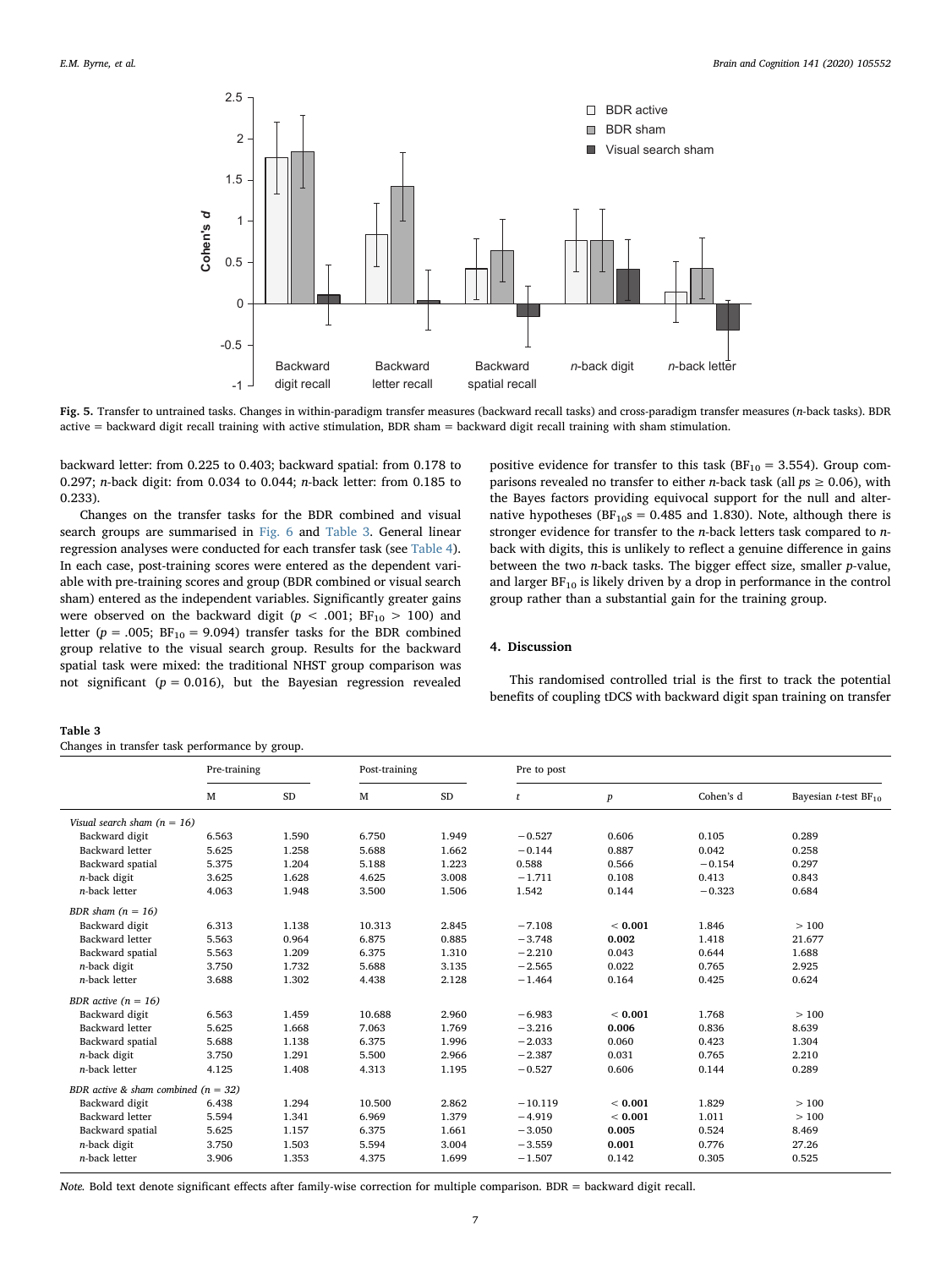#### <span id="page-7-0"></span>Table 4

Group comparisons of training and stimulation.

|                                                                                                    | Group comparisons |          |                  |           |                                      |  |  |  |
|----------------------------------------------------------------------------------------------------|-------------------|----------|------------------|-----------|--------------------------------------|--|--|--|
|                                                                                                    | Beta              | t        | $\boldsymbol{p}$ | Cohen's d | Bayesian Regression BF <sub>10</sub> |  |  |  |
| Training effects: BDR sham ( $n = 16$ ) versus visual search sham ( $n = 16$ )                     |                   |          |                  |           |                                      |  |  |  |
| Backward digit                                                                                     | 0.650             | 5.676    | < 0.001          | 2.024     | >100                                 |  |  |  |
| <b>Backward</b> letter                                                                             | 0.423             | 2.551    | 0.016            | 0.794     | 3.651                                |  |  |  |
| Backward spatial                                                                                   | 0.408             | 2.632    | 0.013            | 0.726     | 4.553                                |  |  |  |
| <i>n</i> -back digit                                                                               | 0.158             | 0.983    | 0.334            | 0.347     | 0.512                                |  |  |  |
| $n$ -back letter                                                                                   | 0.309             | 1.958    | 0.060            | 0.738     | 1.416                                |  |  |  |
| Training effects: BDR active and sham combined ( $n = 32$ ) versus visual search sham ( $n = 16$ ) |                   |          |                  |           |                                      |  |  |  |
| Backward digit                                                                                     | 0.593             | 6.226    | < 0.001          | 2.044     | >100                                 |  |  |  |
| Backward letter                                                                                    | 0.389             | 2.984    | 0.005            | 0.792     | 9.094                                |  |  |  |
| Backward spatial                                                                                   | 0.299             | 2.504    | 0.016            | 0.702     | 3.554                                |  |  |  |
| $n$ -back digit                                                                                    | 0.137             | 1.024    | 0.311            | 0.318     | 0.485                                |  |  |  |
| <i>n</i> -back letter                                                                              | 0.270             | 2.108    | 0.041            | 0.638     | 1.830                                |  |  |  |
| Stimulation effects: BDR active ( $n = 16$ ) versus BDR sham ( $n = 16$ )                          |                   |          |                  |           |                                      |  |  |  |
| Backward digit                                                                                     | 0.004             | 0.029    | 0.977            | 0.054     | 0.271                                |  |  |  |
| Backward letter                                                                                    | 0.610             | 0.350    | 0.729            | 0.078     | 0.400                                |  |  |  |
| Backward spatial                                                                                   | $-0.031$          | $-0.201$ | 0.842            | $-0.088$  | 0.316                                |  |  |  |
| <i>n</i> -back digit                                                                               | $-0.032$          | $-0.179$ | 0.859            | $-0.063$  | 0.385                                |  |  |  |
| $n$ -back letter                                                                                   | $-0.098$          | $-0.559$ | 0.580            | $-0.319$  | 0.413                                |  |  |  |

Note. Bold text denote significant effects after family-wise correction for multiple comparison. BDR = backward digit recall.

to untrained tasks that vary systematically in common and distinct features from the training paradigm. tDCS applied to the left DLPFC did not enhance the magnitude of on-task WM training effects, nor did it modulate additional benefits on transfer tasks in an active stimulation group compared to a sham group. When WM training took place without stimulation, WM paradigm was a boundary condition to transfer but stimulus category was not.

Our data reinforce recent reviews reporting that the cognitive behavioural benefits of tDCS are limited [\(Brunoni & Vanderhasselt, 2014;](#page-9-7) [Horvath et al., 2015; Mancuso et al., 2016; Tremblay et al., 2014\)](#page-9-7). They are also consistent with outcomes of previous training studies ([Martin](#page-9-10) [et al., 2013; Richmond et al., 2014; Talsma et al., 2017](#page-9-10)) and a recent meta-analyses concluding active tDCS is no more effective than sham tDCS for altering WM training performance [\(Nilsson et al., 2017](#page-9-20)). Our study is novel in showing no impact of stimulation for the nearest of near transfer within WM, with untrained tests and training distinguished only by single features (stimuli and WM paradigm). They are also consistent with the pattern of results from our previous study in which tRNS – an alternative method of stimulation – did not enhance WM training or transfer to a wider and less systematically constructed set of transfer tests [\(Holmes et al., 2016\)](#page-9-1). Together, these studies

provide convincing evidence that tES is not an effective tool for enhancing the effects of WM training.

There have been reports of enhanced learning on WM tasks during training with tDCS and of increased transfer effects ([Au et al., 2016; Ruf](#page-8-1) [et al., 2017](#page-8-1)). There are many possible sources of these contrasting findings. Most previous studies reporting positive effects of tDCS on WM training have used *n*-back training tasks ([Au et al., 2016; Ruf et al.,](#page-8-1) [2017\)](#page-8-1) rather than backward recall. The impact of tDCS on WM training could be specific to the neural or cognitive mechanisms underpinning nback task performance. Both n-back and backward recall assess the ability to simultaneously store and process information, cardinal features of any WM task, but they differ in a number of ways. First, the tasks can be distinguished in terms of retrieval demands: backward recall involves explicit serial recall and retrieval is guided by self-generated cues ([Kane, Conway, Miura, & Col](#page-9-21)flesh, 2007), whereas n-back requires recognition and can be completed using familiarity-based responding [\(Oberauer, 2005](#page-10-10)). The updating requirements also differ: for n-back, the full sequence must be refreshed as items are added and dropped; for backward recall the whole sequence must be maintained and transformed at the point of recall. It is not possible to determine how the effects of tDCS might interact specifically with the different

<span id="page-7-1"></span>

Fig. 6. Transfer to untrained tasks. Changes in within-paradigm transfer measures (backward recall tasks) and cross-paradigm transfer measures (n-back tasks) for the BDR combined ( $n = 32$ ) and visual search sham ( $n = 16$ ) training groups. BDR = backward digit recall.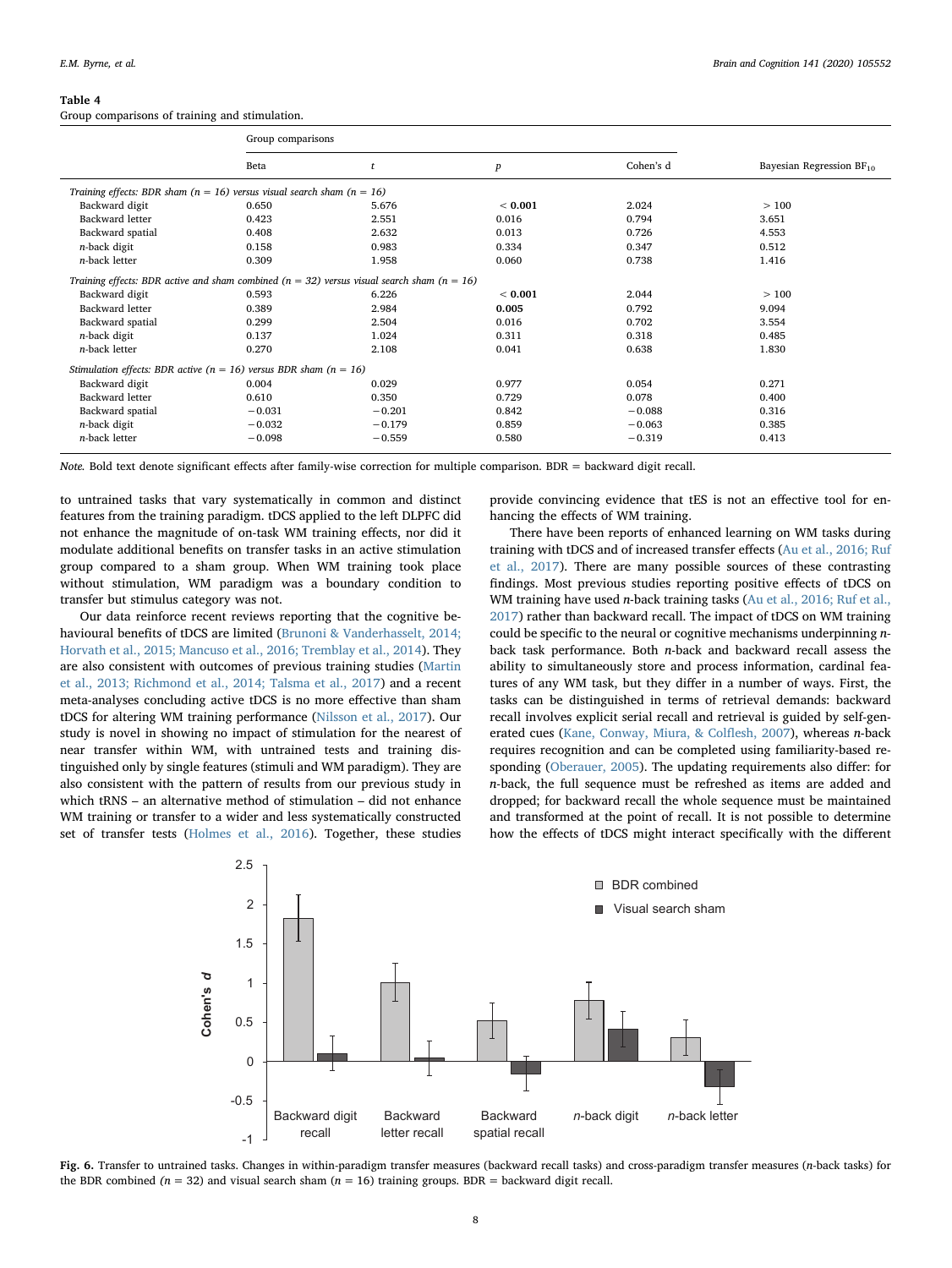processes involved in n-back and backward recall from the current experiment, but it appears that the effects of tDCS on learning during WM training are not global. If they were, then enhancements by tDCS should be observed across both WM paradigms.

Differences in the stimulation parameters might also underpin the inconsistencies. The current study applied 10 min of tDCS at a current intensity of 1 mA, [Ruf et al. \(2017\)](#page-10-2) used the same intensity as the current study for 20 min, and [Au et al. \(2016\)](#page-8-1) applied 25 min of tDCS at a current intensity of 2 mA. Although 1 mA of tDCS has been shown to be more effective than 2 mA for enhancing WM performance in a single session ([Hoy et al., 2013\)](#page-9-12), the authors stimulated for a longer duration of 20 min and used larger electrodes, meaning current density differed between studies.

The optimal stimulation parameters and conditions for tES are not yet known. It is therefore important to establish both the conditions under which stimulation does and does not lead to enhancements. Here we show that tDCS did not enhance cognitive performance, despite evidence that anodal tDCS at an intensity of 1 mA and for a duration of 10 min is sufficient for producing measurable aftereffects in the brain when stimulating the motor cortex [\(Lang et al., 2005; Nitsche & Paulus,](#page-9-22) [2000\)](#page-9-22). Our findings are in line with previous WM training studies showing that 1 mA of anodal tDCS for 10 min ([Lally et al., 2013\)](#page-9-23) or 20 min [\(Talsma et al., 2017](#page-10-4)) did not enhance cognitive performance. When stimulating cortical areas beyond the motor cortex, higher intensities and longer durations may be needed to enhance cognition. A greater understanding of the neurophysiological mechanisms of stimulation and the impact of different parameters when combined with different training regimes is needed (e.g. current intensity and duration; [Woods et al., 2016](#page-10-11)). Research shows that there are various factors that might contribute to inter-individual variability of responsiveness to tDCS, including age, gender (e.g. due to anatomical differences in bone density), genetics, circadian factors, head and brain morphology, hormone levels, and current brain state (for reviews, see [Krause & Cohen](#page-9-24) [Kadosh, 2014;](#page-9-24) L. M. [Li, Uehara, & Hanakawa, 2015; Ridding &](#page-9-25) [Ziemann, 2010](#page-9-25)).

The inclusion of an active control training group (visual search) in this experiment allowed us to track transfer effects following training alone and to test for the first time the degree of transfer of backward span training to new stimuli within and across the trained domain. Our results showed graded transfer within backward span. Transfer was substantial for backward span with new verbal material (letters) and marginal for backward span for spatial locations, establishing a high degree of domain-specificity.

Paradigm appears to represent a boundary condition transfer, consistent with many previous studies investigating transfer across different categories of WM task (e.g. [Dunning & Holmes, 2014; Gathercole](#page-9-26) [et al., 2019; Holmes et al., 2019; Li et al., 2008; Minear et al., 2016;](#page-9-26) [Sprenger et al., 2013; von Bastian & Oberauer, 2013\)](#page-9-26). While there was evidence favouring transfer to untrained backward recall tasks, there was no evidence for transfer to n-back following BDR training, even when it contained the same materials as the training activity (digits). The Bayes factor favouring a small effect of transfer to  $n$ -back with letters is likely driven by a drop in performance from baseline of the control group, rather than reflecting a genuine training effect ([Shipstead, Redick, & Engle, 2010; Shipstead et al., 2012\)](#page-10-12). The absence of cross-paradigm transfer, even when the same stimuli are employed, rules out the possibility that training enhances an underlying general WM system ([Jaeggi, Buschkuehl, Jonides, & Perrig, 2008; Klingberg,](#page-9-27) [2010\)](#page-9-27). If it did, the benefits should extend to any WM task. In combination with the generalization of training benefits to different verbal stimuli when the same paradigm is employed, these results also suggest that training-induced changes are not mediated by the development or enhancement of material-specific mnemonic strategies such as chunking individual digits into familiar number sequences ([Minear](#page-9-28) [et al., 2016; von Bastian & Oberauer, 2013](#page-9-28)).

The transfer of training gains to novel verbal stimuli establishes that

the semantic category of stimuli is not a barrier to within-paradigm transfer. These data are consistent with reports of transfer across different materials within the same paradigm (e.g. Holmes et al., 2018; [Jaeggi et al., 2010; Küper & Karbach, 2016](#page-9-29)), suggesting that materialspecificity does not constrain transfer when the task structure is held constant between trained and untrained tasks. It is also consistent with a recent proposal that training leads to the development of skill-like cognitive routines for unfamiliar WM tasks. These routines specify the processes required to accomplish particular WM tasks and cannot be readily applied to other WM tasks with different structural properties ([Gathercole et al., 2019\)](#page-9-30). A cognitive routine developed for backward recall might, for example, involve successive forward retrievals of diminishing length and peeling off the final item one at a time [\(Anders &](#page-8-3) [Lillyquist, 1971; Conrad, 1965](#page-8-3)), whereas n-back tasks require the continuous monitoring and updating of a list of storage items to determine whether the current stimulus matches one presented  $n$ -items back in the sequence. The demands of the two paradigms are distinct and require different sequences of cognitive processes to be co-ordinated for task execution [\(Gathercole et al., 2019](#page-9-30)). The present data support this hypothesis and indicate that a routine for backward recall is largely restricted to retrieval processes within the verbal short-term memory system due to the weak evidence for transfer to a backward spatial recall task.

The conclusion of the current study is that when using a rigorous, randomised sham-controlled intervention design, there is no evidence that tDCS enhances the benefits of task-specific WM training. It also establishes that transfer following WM training is tightly tied to the characteristics of the training regimes. Transfer does not extend across global changes in WM paradigm, but it does occur within paradigm for backward recall tasks where it is unconstrained by the category of stimulus materials.

## CRediT authorship contribution statement

Elizabeth M. Byrne: Conceptualization, Methodology, Software, Formal analysis, Investigation, Writing - original draft, Writing - review & editing, Visualization, Project administration. Michael P. Ewbank: Conceptualization, Methodology, Supervision. Susan E. Gathercole: Methodology, Writing - original draft. Joni Holmes: Conceptualization, Methodology, Writing - original draft, Writing - review & editing, Supervision.

### Declaration of Competing Interest

The authors declare that the research was conducted in the absence of any commercial or financial relationships that could be construed as a potential conflict of interest.

#### Acknowledgements

This work was supported a PhD studentship awarded to the first author by the Medical Research Council under intramural award RG91365. We thank Krishna Kumar who provided technical guidance and our collaborator Thomas Redick who provided the visual search training task adapted for this experiment.

### References

- <span id="page-8-2"></span>Alloway, T. P., Gathercole, S. E., & Pickering, S. J. (2006). Verbal and visuo-spacial shortterm and working memory in childre: Are they separable? Child Development, 77(6), 1698–1716. <https://doi.org/10.1111/j.1467-8624.2006.00968.x>.
- <span id="page-8-3"></span>Anders, T. R., & Lillyquist, T. D. (1971). Retrieval time in forward and backward recall. Psychonomic Science, 22(4), 205–206. <https://doi.org/10.3758/BF03332570>.
- <span id="page-8-0"></span>Anguera, J. A., Bernard, J. A., Jaeggi, S. M., Buschkuehl, M., Benson, B. L., Jennett, S., ... Seidler, R. D. (2012). The effects of working memory resource depletion and training on sensorimotor adaptation. Behavioural Brain Research, 228(1), 107–115. [https://](https://doi.org/10.1016/j.bbr.2011.11.040) [doi.org/10.1016/j.bbr.2011.11.040](https://doi.org/10.1016/j.bbr.2011.11.040).
- <span id="page-8-1"></span>Au, J., Katz, B., Buschkuehl, M., Bunarjo, K., Senger, T., Zabel, C., ... Jonides, J. (2016).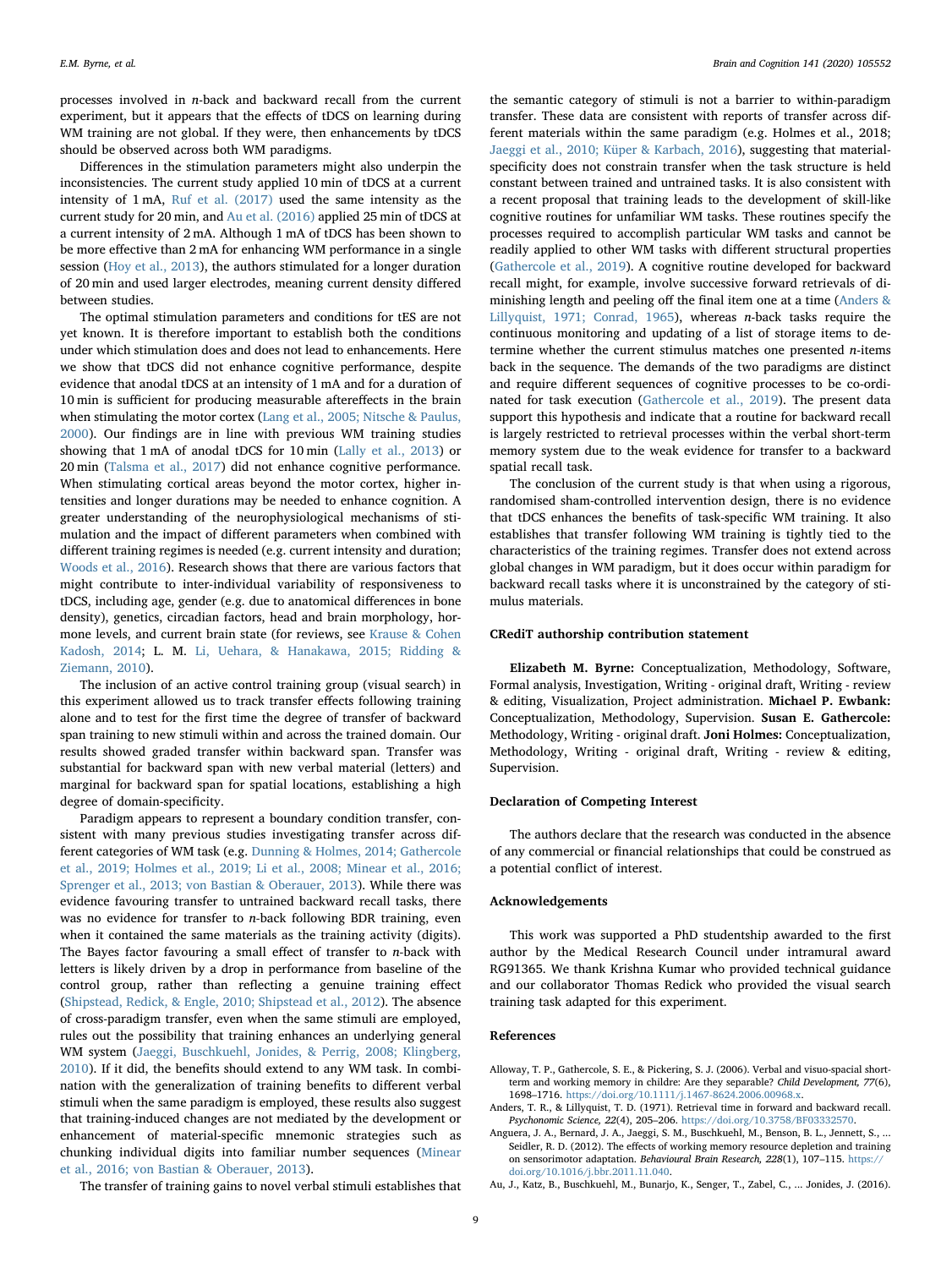Enhancing working memory training with transcranial direct current stimulation. Journal of Cognitive Neuroscience, 28(9), 1419–1432. [https://doi.org/10.1162/jocn\\_a\\_](https://doi.org/10.1162/jocn_a_00979) [00979.](https://doi.org/10.1162/jocn_a_00979)

- <span id="page-9-5"></span>[Au, J., Sheehan, E., Tsai, N., Duncan, G. J., Buschkuehl, M., & Jaeggi, S. M. \(2015\).](http://refhub.elsevier.com/S0278-2626(19)30419-1/h0025) Improving fl[uid intelligence with training on working memory.](http://refhub.elsevier.com/S0278-2626(19)30419-1/h0025) Psychonomic Bulletin [& Review, 22](http://refhub.elsevier.com/S0278-2626(19)30419-1/h0025)(2), 1–12.
- Baddeley, A., Papagno, C., & Vallar, G. (1988). When long-term learning depends on short-term storage. Journal of Memory and Language, 27(5), 586–595. [https://doi.org/](https://doi.org/10.1016/0749-596X(88)90028-9) [10.1016/0749-596X\(88\)90028-9.](https://doi.org/10.1016/0749-596X(88)90028-9)
- <span id="page-9-18"></span>Biel, A. L., & Friedrich, E. V. C. (2018). Why you should report bayes factors in your transcranial brain stimulation studies. Frontiers in Psychology, 9, 1125. [https://doi.](https://doi.org/10.3389/fpsyg.2018.01125) [org/10.3389/fpsyg.2018.01125](https://doi.org/10.3389/fpsyg.2018.01125).
- Blacker, K. J., Negoita, S., Ewen, J. B., & Courtney, S. M. (2017). N-back versus complex span working memory training. Journal of Cognitive Enhancement, 434-454. [https://](https://doi.org/10.1007/s41465-017-0044-1) [doi.org/10.1007/s41465-017-0044-1.](https://doi.org/10.1007/s41465-017-0044-1)
- <span id="page-9-7"></span>Brunoni, A. R., & Vanderhasselt, M.-A. (2014). Working memory improvement with noninvasive brain stimulation of the dorsolateral prefrontal cortex: A systematic review and meta-analysis. Brain and Cognition, 86, 1–9. [https://doi.org/10.1016/j.bandc.](https://doi.org/10.1016/j.bandc.2014.01.008) [2014.01.008](https://doi.org/10.1016/j.bandc.2014.01.008).
- Bürki, C. N., Ludwig, C., Chicherio, C., & de Ribaupierre, A. (2014). Individual differences in cognitive plasticity: An investigation of training curves in younger and older adults. Psychological Research, 78(6), 821–835. [https://doi.org/10.1007/s00426-014-](https://doi.org/10.1007/s00426-014-0559-3) [0559-3.](https://doi.org/10.1007/s00426-014-0559-3)
- Buschkuehl, M., Hernandez-Garcia, L., Jaeggi, S. M., Bernard, J. A., & Jonides, J. (2014). Neural effects of short-term training on working memory. Cognitive, Affective & Behavioral Neuroscience, 14, 147–160. [https://doi.org/10.3758/s13415-013-0244-9.](https://doi.org/10.3758/s13415-013-0244-9)

<span id="page-9-17"></span>Cogmed (2005). [Cogmed working memory training.](http://refhub.elsevier.com/S0278-2626(19)30419-1/h0060) London: Pearson. Conrad, R. (1965). Order error in immediate recall of sequences. Journal of Verbal

<span id="page-9-4"></span>Learning and Verbal Behavior. [https://doi.org/10.1016/S0022-5371\(65\)80015-9](https://doi.org/10.1016/S0022-5371(65)80015-9). Cortese, S., Ferrin, M., Brandeis, D., Buitelaar, J., Daley, D., Dittmann, R. W., ... Sonuga-

- Barke, E. J. S. (2015). Cognitive training for attention-deficit/hyperactivity disorder: Meta-analysis of clinical and neuropsychological outcomes from randomized controlled trials. Journal of the American Academy of Child and Adolescent Psychiatry, 54(3), 164–174. <https://doi.org/10.1016/j.jaac.2014.12.010>.
- <span id="page-9-14"></span>D'Esposito, M., Postle, B. R., & Rypma, B. (2000). Prefrontal cortical contributions to working memory: Evidence from event-related fMRI studies. Experimental Brain Research, 133(1), 3–11. [https://doi.org/10.1007/s002210000395.](https://doi.org/10.1007/s002210000395)
- <span id="page-9-16"></span>Dahlin, E., Neely, A. S., Larsson, A., Bäckman, L., & Nyberg, L. (2008). Transfer of learning after updating training mediated by the striatum. Science, 320(5882), 1510–1512. <https://doi.org/10.1126/science.1155466>.
- De Simoni, C., & von Bastian, C. C. (2018). Working memory updating and binding training: Bayesian evidence supporting the absence of transfer. Journal of Experimental Psychology: General, 147(6), 829–858. [https://doi.org/10.1037/](https://doi.org/10.1037/xge0000453) [xge0000453](https://doi.org/10.1037/xge0000453).
- Della Sala, S., Gray, C., Baddeley, A., Allamano, N., & Wilson, L. (1999). Pattern span: A tool for unwelding visuo-spatial memory. Neuropsychologia, 37(10), 1189–1199. [https://doi.org/10.1016/S0028-3932\(98\)00159-6.](https://doi.org/10.1016/S0028-3932(98)00159-6)
- <span id="page-9-26"></span>Dunning, D. L., & Holmes, J. (2014). Does working memory training promote the use of strategies on untrained working memory tasks? Memory & Cognition, 42, 854–862. [https://doi.org/10.3758/s13421-014-0410-5.](https://doi.org/10.3758/s13421-014-0410-5)
- <span id="page-9-0"></span>Elmasry, J., Loo, C., & Martin, D. M. (2015). A systematic review of transcranial electrical stimulation combined with cognitive training. Restorative Neurology and Neuroscience, 33(3), 263–278. <https://doi.org/10.3233/RNN-140473>.
- <span id="page-9-2"></span>Fertonani, A., & Miniussi, C. (2017). Transcranial electrical stimulation: What we know and do not know about mechanisms. Neuroscientist, 23(2), 109–123. [https://doi.org/](https://doi.org/10.1177/1073858416631966) [10.1177/1073858416631966](https://doi.org/10.1177/1073858416631966).
- <span id="page-9-11"></span>Foster, J. L., Harrison, T. L., Hicks, K. L., Draheim, C., Redick, T. S., & Engle, R. W. (2017). Do the effects of working memory training depend on baseline ability level? Journal of Experimental Psychology: Learning Memory and Cognition, 43(11), 1677–1689. <https://doi.org/10.1037/xlm0000426>.

<span id="page-9-30"></span>Gathercole, S. E., Dunning, D. L., Holmes, J., & Norris, D. (2019). Working memory training involves learning new skills. Journal of Memory and Language, 105(October 2017), 1–24. <https://doi.org/10.1016/j.jml.2018.10.003>.

- Harrison, T. L., Shipstead, Z., Hicks, K. L., Hambrick, D. Z., Redick, T. S., & Engle, R. W. (2013). Working memory training may increase working memory capacity but not fluid intelligence. Psychological Science, 24, 2409-2419. [https://doi.org/10.1177/](https://doi.org/10.1177/0956797613492984) [0956797613492984.](https://doi.org/10.1177/0956797613492984)
- <span id="page-9-8"></span>Hill, A. T., Fitzgerald, P. B., & Hoy, K. E. (2016). Effects of anodal transcranial direct current stimulation on working memory: A systematic review and meta-analysis of findings from healthy and neuropsychiatric populations. Brain Stimulation, 9(2), 197–208. [https://doi.org/10.1016/j.brs.2015.10.006.](https://doi.org/10.1016/j.brs.2015.10.006)
- <span id="page-9-1"></span>Holmes, J., Byrne, E. M., Gathercole, S. E., & Ewbank, M. P. (2016). Transcranial random noise stimulation does not enhance the effects of working memory training. Journal of Cognitive Neuroscience, 28(10), 1–13. [https://doi.org/10.1162/jocn\\_a\\_00993.](https://doi.org/10.1162/jocn_a_00993)
- <span id="page-9-15"></span>Holmes, J., Woolgar, F., Hampshire, A., & Gathercole, S. E. (2019). Are working memory training effects paradigm-specific? Frontiers in Psychology, 10, 1103. [https://doi.org/](https://doi.org/10.3389/fpsyg.2019.01103) [10.3389/fpsyg.2019.01103.](https://doi.org/10.3389/fpsyg.2019.01103)
- Horvath, J. C., Forte, J. D., & Carter, O. (2015). Quantitative review finds no evidence of cognitive effects in healthy populations from single-session transcranial Direct Current Stimulation (tDCS). Brain Stimulation, 8(3), 535–550. [https://doi.org/10.](https://doi.org/10.1016/j.brs.2015.01.400) [1016/j.brs.2015.01.400.](https://doi.org/10.1016/j.brs.2015.01.400)
- <span id="page-9-12"></span>Hoy, K. E., Emonson, M. R. L., Arnold, S. L., Thomson, R. H., Daskalakis, Z. J., & Fitzgerald, P. B. (2013). Testing the limits: Investigating the effect of tDCS dose on working memory enhancement in healthy controls. Neuropsychologia, 51(9), 1777–1784. <https://doi.org/10.1016/j.neuropsychologia.2013.05.018>.

Hsu, W. Y., Ku, Y., Zanto, T. P., & Gazzaley, A. (2015). Effects of noninvasive brain

stimulation on cognitive function in healthy aging and Alzheimer's disease: A systematic review and meta-analysis. Neurobiology of Aging, 36(8), 2348–2359. [https://](https://doi.org/10.1016/j.neurobiolaging.2015.04.016) [doi.org/10.1016/j.neurobiolaging.2015.04.016](https://doi.org/10.1016/j.neurobiolaging.2015.04.016).

- <span id="page-9-27"></span>Jaeggi, S. M., Buschkuehl, M., Jonides, J., & Perrig, W. J. (2008). Improving fluid intelligence with training on working memory. Proceedings of the National Academy of Sciences of the United States of America, 105(19), 6829–6833. [https://doi.org/10.](https://doi.org/10.1073/pnas.0801268105) [1073/pnas.0801268105.](https://doi.org/10.1073/pnas.0801268105)
- Jaeggi, S. M., Buschkuehl, M., Perrig, W. J., & Meier, B. (2010). The concurrent validity of the N-back task as a working memory measure. Memory, 18(4), 394–412. [https://doi.](https://doi.org/10.1080/09658211003702171) [org/10.1080/09658211003702171](https://doi.org/10.1080/09658211003702171).
- <span id="page-9-29"></span>Jaeggi, S. M., Studer-Luethi, B., Buschkuehl, M., Su, Y.-F., Jonides, J., & Perrig, W. J. (2010). The relationship between n-back performance and matrix reasoning Implications for training and transfer. Intelligence, 38(6), 625–635. [https://doi.org/](https://doi.org/10.1016/j.intell.2010.09.001) [10.1016/j.intell.2010.09.001.](https://doi.org/10.1016/j.intell.2010.09.001)

<span id="page-9-19"></span>Jeffreys, H. (1961). Theory of probability [\(3rd ed.\). Oxford, UK: Clarendon Press](http://refhub.elsevier.com/S0278-2626(19)30419-1/h0170).

- <span id="page-9-21"></span>Kane, M. J., Conway, A. R. A., Miura, T. K., & Colflesh, G. J. H. (2007). Working memory, attention control, and the n-back task: A question of construct validity. Journal of Experimental Psychology: Learning, Memory, and Cognition, 33(3), 615–622. [https://](https://doi.org/10.1037/0278-7393.33.3.615) [doi.org/10.1037/0278-7393.33.3.615.](https://doi.org/10.1037/0278-7393.33.3.615)
- Karbach, J., & Verhaeghen, P. (2014). Making working memory work: A meta-analysis of executive control and working memory training in younger and older adults. Psychological Science, 25(11), 2027–2037. [https://doi.org/10.1177/](https://doi.org/10.1177/0956797614548725.Making) [0956797614548725.Making.](https://doi.org/10.1177/0956797614548725.Making)
- Ke, Y., Wang, N., Du, J., Kong, L., Liu, S., Xu, M., ... Ming, D. (2019). The effects of transcranial direct current stimulation (tDCS) on working memory training in healthy young adults. Frontiers in Human Neuroscience, 13, 19. [https://doi.org/10.3389/](https://doi.org/10.3389/fnhum.2019.00019) [fnhum.2019.00019.](https://doi.org/10.3389/fnhum.2019.00019)
- Klingberg, T. (2010). Training and plasticity of working memory. Trends in Cognitive Sciences, 14, 317-324. [https://doi.org/10.1016/j.tics.2010.05.002.](https://doi.org/10.1016/j.tics.2010.05.002)
- <span id="page-9-24"></span>Krause, B., & Cohen Kadosh, R. (2014). Not all brains are created equal: The relevance of individual differences in responsiveness to transcranial electrical stimulation. Frontiers in Systems Neuroscience, 8, 25. <https://doi.org/10.3389/fnsys.2014.00025>.
- <span id="page-9-3"></span>Kuo, M.-F., & Nitsche, M. A. (2012). Effects of transcranial electrical stimulation on cognition. Clinical EEG and Neuroscience, 43(3), 192–199. [https://doi.org/10.1177/](https://doi.org/10.1177/1550059412444975) [1550059412444975.](https://doi.org/10.1177/1550059412444975)
- Küper, K., & Karbach, J. (2016). Increased training complexity reduces the effectiveness of brief working memory training: Evidence from short-Term single and dual n-back training interventions. Journal of Cognitive Psychology, 28(2), 199–208. [https://doi.](https://doi.org/10.1080/20445911.2015.1118106) [org/10.1080/20445911.2015.1118106](https://doi.org/10.1080/20445911.2015.1118106).
- <span id="page-9-23"></span>Lally, N., Nord, C. L., Walsh, V., & Roiser, J. P. (2013). Does excitatory fronto-extracephalic tDCS lead to improved working memory performance? F1000Research. [https://doi.org/10.12688/f1000research.2-219.v1.](https://doi.org/10.12688/f1000research.2-219.v1)
- <span id="page-9-22"></span>Lang, N., Siebner, H. R., Ward, N. S., Lee, L., Nitsche, M. A., Paulus, W., ... Frackowiak, R. S. (2005). How does transcranial DC stimulation of the primary motor cortex alter regional neuronal activity in the human brain? European Journal of Neuroscience, 22(2), 495–504. [https://doi.org/10.1111/j.1460-9568.2005.04233.x.](https://doi.org/10.1111/j.1460-9568.2005.04233.x)
- <span id="page-9-25"></span>Li, L. M., Uehara, K., & Hanakawa, T. (2015). The contribution of interindividual factors to variability of response in transcranial direct current stimulation studies. Frontiers in Cellular Neuroscience, 9(May), 181. [https://doi.org/10.3389/fncel.2015.00181.](https://doi.org/10.3389/fncel.2015.00181)
- Li, S.-C., Schmiedek, F., Huxhold, O., Röcke, C., Smith, J., & Lindenberger, U. (2008). Working memory plasticity in old age: Practice gain, transfer, and maintenance. Psychology and Aging, 23(4), 731–742. <https://doi.org/10.1037/a0014343>.
- <span id="page-9-9"></span>[Mancuso, L. E., Ilieva, I. P., Hamilton, R. H., & Farah, M. J. \(2016\). Does transcranial](http://refhub.elsevier.com/S0278-2626(19)30419-1/h0230) [direct current stimulation improve healthy working memory?: A meta-analytic re](http://refhub.elsevier.com/S0278-2626(19)30419-1/h0230)view. [Journal of Cognitive Neuroscience, 28](http://refhub.elsevier.com/S0278-2626(19)30419-1/h0230)(8), 1063–1089.
- Martin, D. M., Liu, R., Alonzo, A., Green, M., & Loo, C. K. (2014). Use of transcranial direct current stimulation (tDCS) to enhance cognitive training: Effect of timing of stimulation. Experimental Brain Research, 232(10), 3345–3351. [https://doi.org/10.](https://doi.org/10.1007/s00221-014-4022-x) [1007/s00221-014-4022-x](https://doi.org/10.1007/s00221-014-4022-x).
- <span id="page-9-10"></span>Martin, D. M., Liu, R., Alonzo, A., Green, M., Player, M. J., Sachdev, P., & Loo, C. K. (2013). Can transcranial direct current stimulation enhance outcomes from cognitive training? A randomized controlled trial in healthy participants. The International Journal of Neuropsychopharmacology, 16(9), 1927–1936. [https://doi.org/10.1017/](https://doi.org/10.1017/S1461145713000539) [S1461145713000539](https://doi.org/10.1017/S1461145713000539).
- Melby-Lervåg, M., & Hulme, C. (2013). Is working memory training effective? A metaanalytic review. Developmental Psychology, 49(2), 270–291. [https://doi.org/10.1037/](https://doi.org/10.1037/a0028228) [a0028228.](https://doi.org/10.1037/a0028228)
- <span id="page-9-28"></span>Minear, M., Brasher, F., Guerrero, C. B., Brasher, M., Moore, A., & Sukeena, J. (2016). A simultaneous examination of two forms of working memory training: Evidence for near transfer only. Memory & Cognition, 44, 1010–1037. [https://doi.org/10.3758/](https://doi.org/10.3758/s13421-016-0616-9) [s13421-016-0616-9.](https://doi.org/10.3758/s13421-016-0616-9)
- <span id="page-9-13"></span>Monte-Silva, K., Kuo, M.-F. F., Hessenthaler, S., Fresnoza, S., Liebetanz, D., & Paulus, W. A. (2013). Induction of late LTP-like plasticity in the human motor cortex by repeated non-invasive brain stimulation. Brain Stimulation, 6(3), 424–432. [https://doi.org/10.](https://doi.org/10.1016/j.brs.2012.04.011) [1016/j.brs.2012.04.011.](https://doi.org/10.1016/j.brs.2012.04.011)
- Morgan, H. M., Davis, N. J., & Bracewell, R. M. (2014). Does transcranial direct current stimulation to prefrontal cortex affect mood and emotional memory retrieval in healthy individuals? PLoS ONE, 9(3), e92162. [https://doi.org/10.1371/journal.pone.](https://doi.org/10.1371/journal.pone.0092162) [0092162.](https://doi.org/10.1371/journal.pone.0092162)
- Morrison, A. B., & Chein, J. M. (2011). Does working memory training work? The promise and challenges of enhancing cognition by training working memory. Psychonomic Bulletin & Review, 18, 46–60. [https://doi.org/10.3758/s13423-010-0034-0.](https://doi.org/10.3758/s13423-010-0034-0)
- <span id="page-9-20"></span>Nilsson, J., Lebedev, A. V., Rydström, A., & Lövdén, M. (2017). Direct-current stimulation does little to improve the outcome of working memory training in older adults. Psychological Science, 28(7), 907–920. [https://doi.org/10.1177/0956797617698139.](https://doi.org/10.1177/0956797617698139)
- <span id="page-9-6"></span>Nitsche, M. A., & Paulus, W. (2000). Excitability changes induced in the human motor